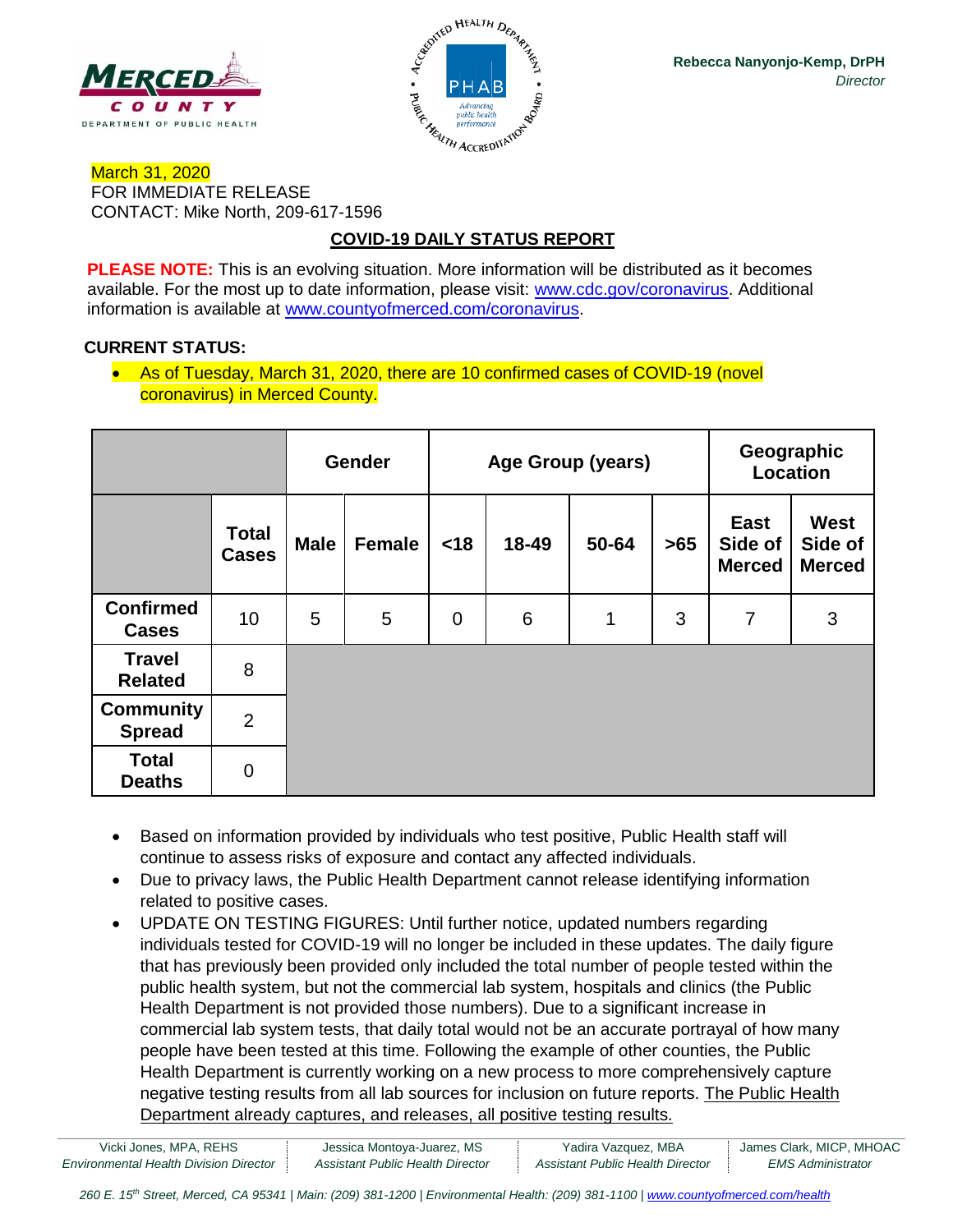#### • In California, there are 7,350 active cases and 146 deaths.

#### **RECENT ACTIVITIES:**

- Merced County Public Health continues to coordinate with federal, state and local partners to further prepare us for future impacts. This includes working with the California Department of Public Health and the Centers for Disease Control and Prevention to monitor COVID-19.
- In coordination with the Merced County Office of Emergency Services, daily situational status calls continued this week with local government agencies, schools, and healthcare professionals in our community.
- Today, Public Health staff provided a COVID-19 update to the Board of Supervisors during its regular meeting. That update can be viewed here: <https://mercedcountyca.new.swagit.com/videos/51434>
- The Merced County Office of Emergency Services and Merced County Department of Public Health proclaimed a local and public health emergency March 13 in order to help address the outbreak. The Board of Supervisors ratified those actions during a March 16 special meeting. On March 19, Governor Gavin Newsom announced Executive Order N-33-20, asking California residents to stay at home. On March 20, Merced County's Health Officer also issued an Order directing County residents to remain in their places of residence except to perform or receive essential services.
- In order to minimize the spread of COVID-19, the Board Chambers will be closed to the public during the Merced County Board of Supervisors' March 31st meeting. Please visit the County's webpage at [www.countyofmerced.com/boardagenda](http://www.countyofmerced.com/boardagenda) to learn more.
- The Bus remains operational, but should only be ridden for essential purposes during the COVID-19 pandemic. Additional steps are also being taken to promote passenger and driver safety. (See video for details: [www.facebook.com/MercedCounty.](http://www.facebook.com/MercedCounty))
- Information regarding donation locations and requested donations was added to [www.facebook.com/MercedCounty](http://www.facebook.com/MercedCounty) as well as [www.countyofmerced.com/coronavirus.](http://www.countyofmerced.com/coronavirus)
- The Merced County Public Health Department Operations Center was opened Jan. 27, 2020 (65 days) in order to prepare for COVID-19 in and around our community. The Merced County Emergency Operations Center is activated at a Level 1.

#### **COVID-19 TESTING UPDATE:**

- Within the public health system, every person who has met CDC criteria for severe disease within Merced County has been tested. Testing has been limited across the state of California, as noted multiple times by state officials as a barrier to response.
- Public Health is actively identifying other methods to enhance testing capability for providers throughout the community and increase testing county-wide. We will continue to be notified should positive tests come through either system (public health or commercial).
- This week, Merced County is opening two "mobile specimen collection sites" for COVID-19 in order to streamline testing capabilities. Soft openings were held last week. Initially, there will be two collection days per week, one on the westside of the County, and one on the eastside of the County. Each site will remain open for four hours per day. Additional hours per day and days per week may become more frequent if supply and personnel availability increase.
	- o **PLEASE NOTE**: Use of these mobile specimen collection sites are by appointment only, and you must have a prescription from a physician and prior approval from the Merced County Department of Public Health. If you do not have a provider and have symptoms call 209-381-1180 for a phone consultation. Anyone without prior approval will not be tested. Locations will be provided to clients once appointments are made. Call 209-381-1180 for more information.